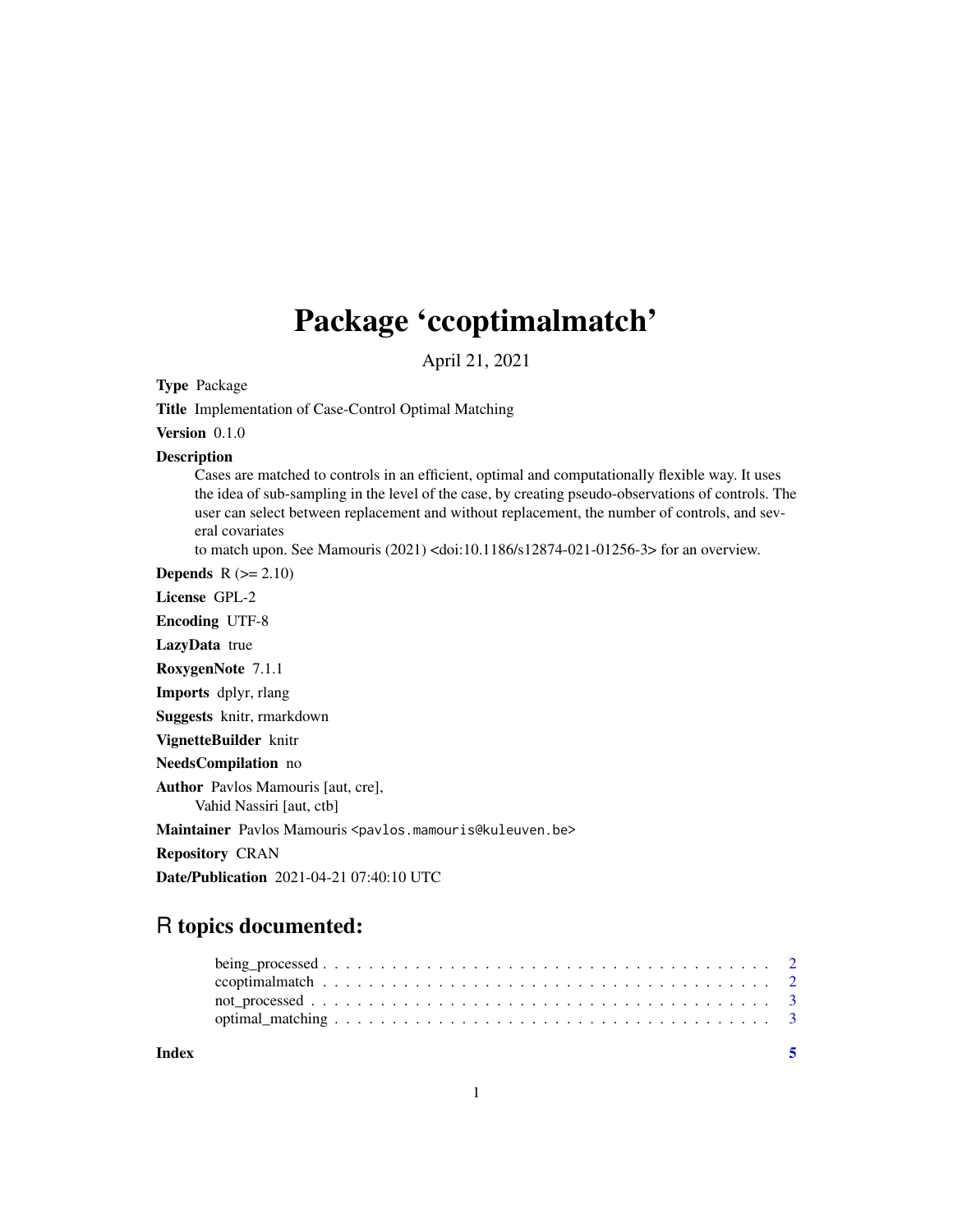<span id="page-1-0"></span>

#### Description

A dataset containing cases and controls using the Intego registry data. The variables are as follows:

#### Usage

data(being\_processed)

#### Format

A data frame with 77110 rows and 11 variables

#### Details

- cluster\_case: each case forms a cluster with all poosible controls to be matched
- Patient\_Id: Unique identifier for each patient
- case\_control: binary, if case==Colorectal Cancer, else control
- case\_ind: binary, if 1==case, else control
- JCG: Year of Contact
- entry\_year: the year that the patient first entrered the database
- CI: Comorbidity Index. Count of chronic diseases before index data
- age\_diff: difference of age between cases and controls
- fup\_diff: difference of follow-up between cases and controls
- total\_control\_per\_case: total controls that are available to be pooled per case
- freq\_of\_controls: how many times the control is available to be matched for different cases

ccoptimalmatch *ccoptimalmatch: Optimal Case Control matching*

#### Description

Fast and optimal matching for cases and controls

#### Author(s)

Maintainer: Pavlos Mamouris <pavlos.mamouris@kuleuven.be> Authors:

• Vahid Nassiri <vahid.nassiri@openanalytics.eu> [contributor]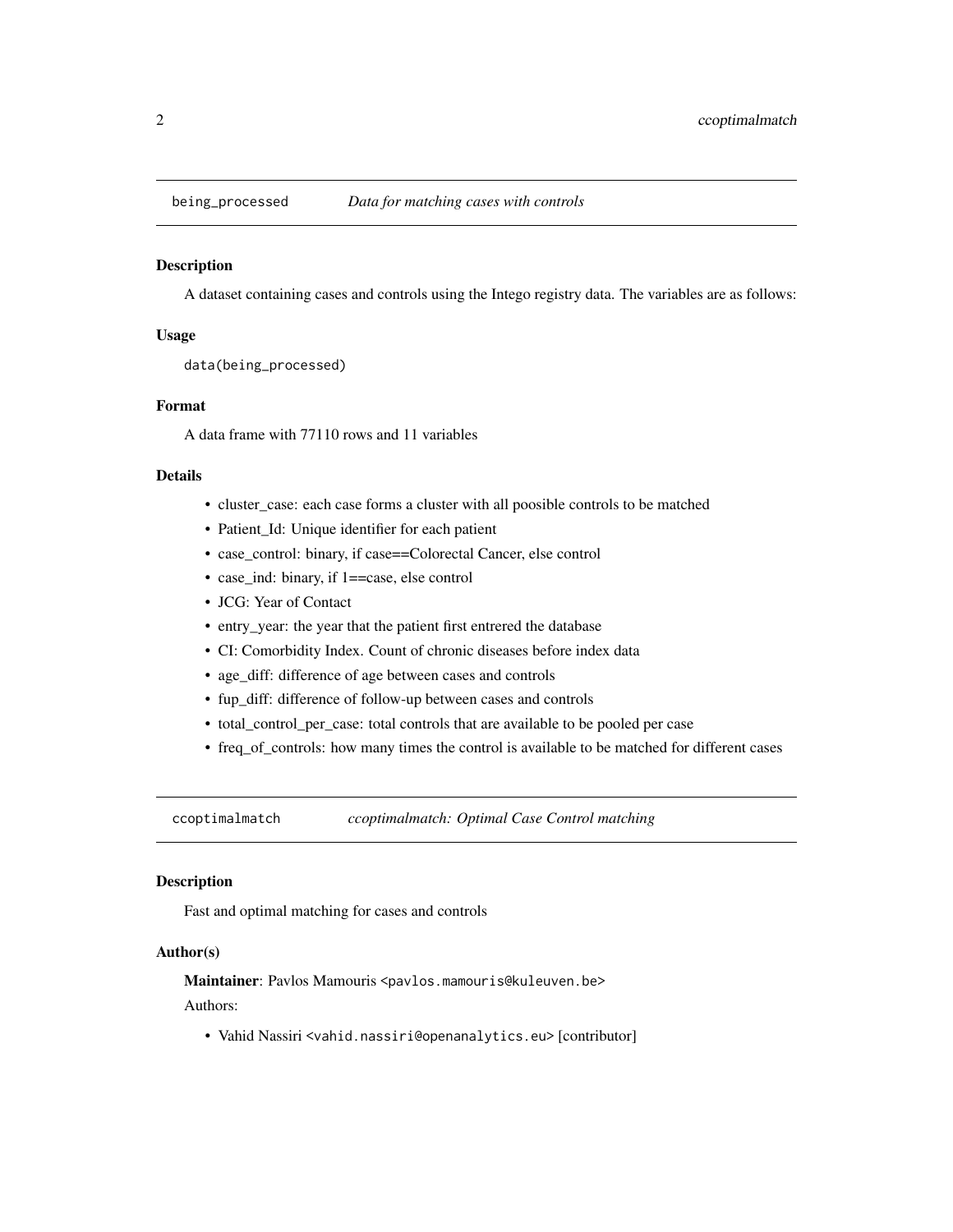<span id="page-2-0"></span>

#### Description

A dataset containing cases and controls using the Intego registry data. But not the final dataset. The variables are as follows:

#### Usage

data(not\_processed)

#### Format

A data frame with 656506 rows and 9 variables

#### Details

- Patient\_Id: Unique identifier for each patient
- JCG: Year of Contact
- Birth\_Year: Patient's year of birth
- Gender: Patient's Gender
- Practice\_Id: Patient's general practice
- case\_control: binary, if case==Colorectal Cancer, else control
- entry\_year: the year that the patient first entrered the database
- fup\_diff: difference of follow-up between cases and controls
- CI: Comorbidity Index. Count of chronic diseases before index data

optimal\_matching *optimal\_matching*

#### Description

optimal\_matching is performing the optimal match between cases and controls in an iterative way and computational efficient way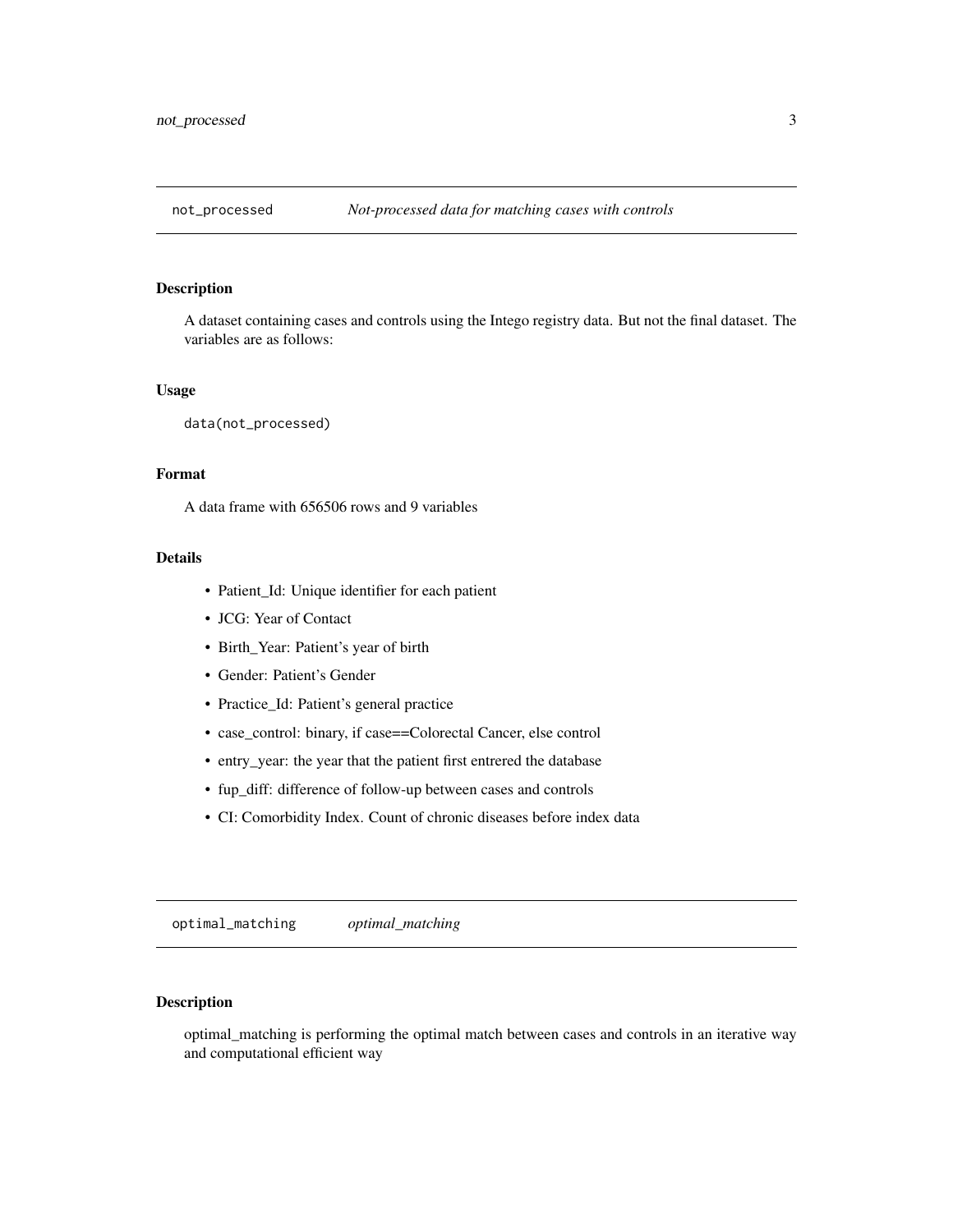#### Usage

```
optimal_matching(
  total_database,
 n_con,
 cluster_var,
 Id_Patient,
  total_cont_per_case,
  case_control,
 with_replacement = FALSE
\mathcal{E}
```
#### Arguments

|                              | total_database a data frame that contains the cases and controls           |
|------------------------------|----------------------------------------------------------------------------|
| n_con                        | number of controls to be matched                                           |
| cluster_var                  | a variable that contains one case with all available controls to be pooled |
| Id_Patient Id of the patient |                                                                            |
| total_cont_per_case          |                                                                            |
|                              | total number of controls that are available for each case                  |
|                              | case_control a variable containing "case" and "control"                    |
| with_replacement             |                                                                            |
|                              | Use replacement or not                                                     |

#### Details

Here is where I should put all my details. This is where I should give more examples if necessary

#### Value

a data frame containing the cases and the corresponding number of controls

#### Examples

optimal\_matching(being\_processed, n\_con=2, cluster\_var=cluster\_case, Id\_Patient=Patient\_Id, total\_cont\_per\_case=total\_control\_per\_case, case\_control = case\_control)